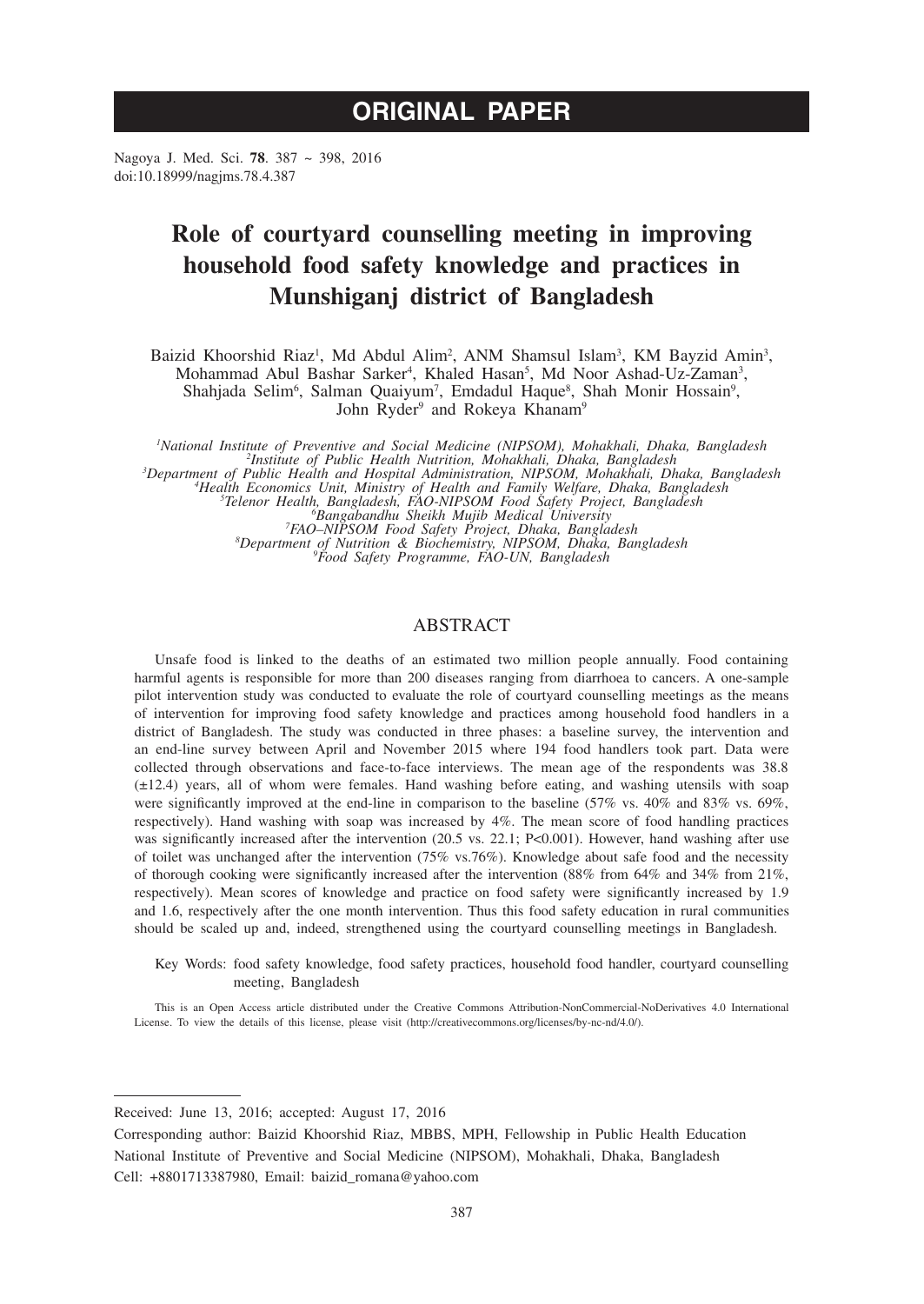## INTRODUCTION

Food safety is defined by the Food and Agriculture Organization (FAO)/World Health Organization (WHO) as the assurance that food when consumed in the usual manner does not cause harm to human health and well being. Unsafe food is linked to the deaths of an estimated two million people annually - including many children in the world.<sup>1)</sup> Food containing harmful bacteria, viruses, parasites or chemical substances is responsible for more than 200 diseases ranging from diarrhoea to cancers. Various epidemiological data indicate that a substantial proportion of food-borne disease is attributable to improper food preparation practices in consumers' homes. However, most of the food-borne disease is preventable with proper food handling following the WHO's five keys to safer food: i) keep clean; ii) separate raw and cooked; iii) cook thoroughly; iv) keep food at safe temperatures; and v) use safe water and raw materials.<sup>2)</sup> Key actions based on five keys can be taken into practice within existing programs to reduce household-level food borne illness in developing countries.<sup>3)</sup> So the consumers have an important role to play in preventing food-borne disease through improved knowledge, attitudes and practices.

Food safety and hygiene practices are multi-factorial. Some studies have noted that knowledge of food handling is significantly related with food handling practices,<sup>46)</sup> whereas a study in India and Bangladesh indicated that food hygiene practices was related to the educational status of food handlers.<sup>7,8)</sup> Temperature, solid waste storage and disposal, sanitary condition and hand washing facilities of the food and drink establishment were found in some studies to be associated with food handling practices. $1,4$ )

Food-borne diseases are common in developing countries, including Bangladesh, because of the prevailing poor food handling and sanitation practices, a lack of knowledge of food safety, traditional beliefs, inadequate food safety laws, weak regulatory mechanisms, and a lack of health education for food handlers. The knowledge of food handlers about food safety practices is important to prevent the outbreaks of food borne infection.<sup>9)</sup> In Bangladesh, unsafe food causes a major threat to public health. Like other developing countries, millions of its citizens suffer from bouts of illness following the consumption of unsafe food. Studies conducted in Bangladesh reported that hand washing can reduce the incidence of diarrhoea in intervention areas.<sup>9,10)</sup> However, no study has been conducted to know the comprehensive picture of knowledge and practices about food safety among household food handlers in Bangladesh.

In the second objective of the national nutrition policy 2015, the Governmentof Bangladesh prioritized the availability of adequate, diversified and quality safe food and the promotion of healthy feeding practices. A food safety program of FAO is being implemented in Bangladesh with the aim of contributing to an efficient and well functioning food safety control system that leads to improved public health. A key output of this program is enhanced public awareness and education on food safety and consumers' health. FAO selected Munshiganj district as a pilot area for a comprehensive package of food safety information, education and motivation/promotion of safe food practices. To carry out these activities, an information, education and communication (IEC) material package (2 leaflets, 1 flip chart and 2 posters) was developed in Bengali and to be used to create consumer awareness in general, and women in particular. These materials are mainly based on the WHO's 5-keys to safer food, which are globally accepted and promoted.

Many health-related messages, for instance on family planning and the expanded program on immunization in Bangladesh have been disseminated successfully among community people through courtyard counselling meetings (CCMs). In Bangladesh, the CCM model was begun in 1978 by the family planning program.11) A CCM is a small gathering of rural people, especiallywomen, at a designated place, usually taking place in someone's house in a village. Generally 6–8 CCMs in a month are conducted jointly by a health assistant (HA) and a family welfare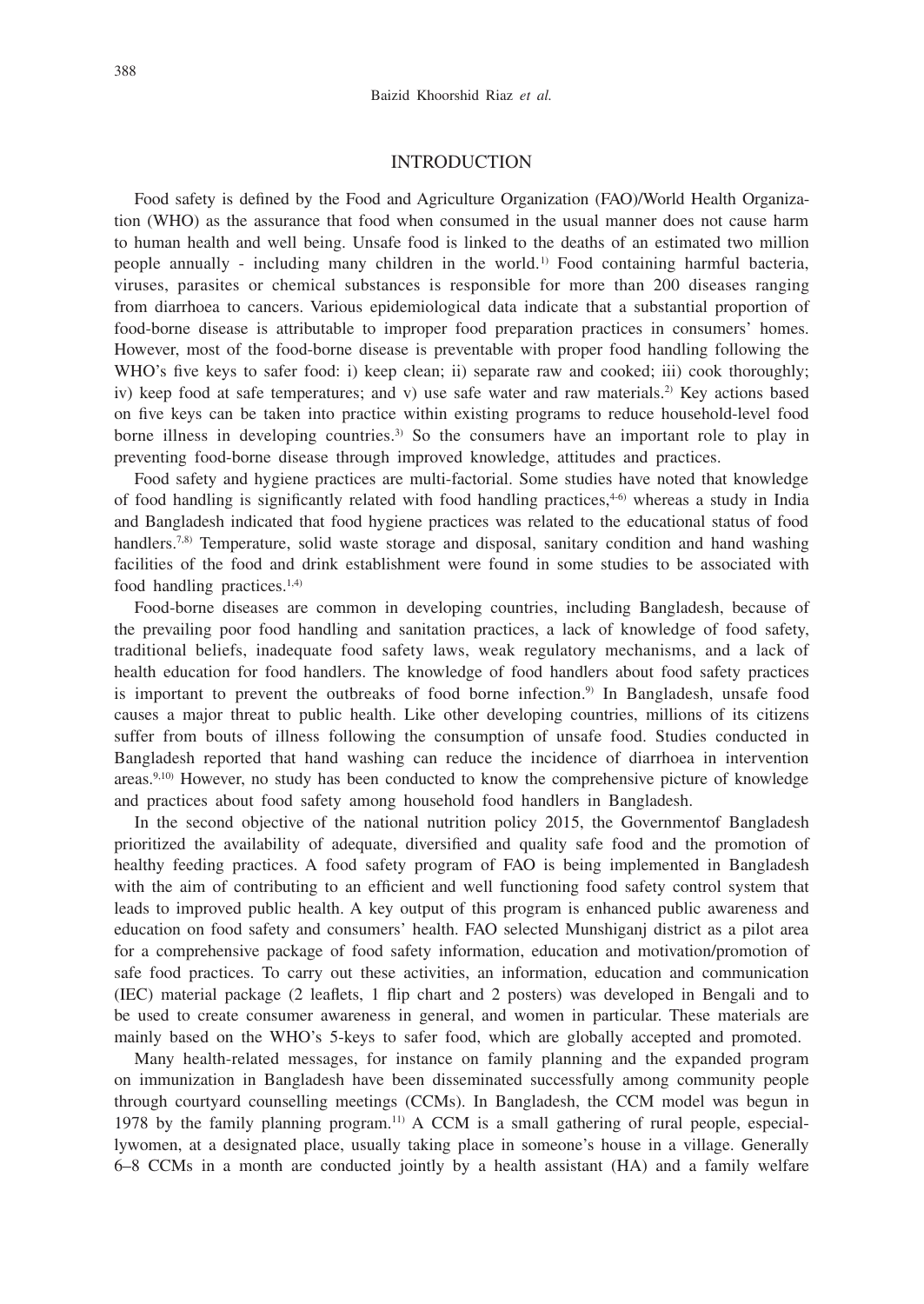assistant (FWA) in their catchment area to pass on important messages about health and family planning to bring about positive changes, particularly among rural women. Food safety issues should also be integrated into community level counselling to reduce food borne diseases. To improve the food safety related knowledge and practice of household food handlers, use of the CCM model was thought to be an ideal platform for interventions.

Therefore, we aimed to assess the significance of CCMs as a method of intervention in improving food safety related knowledge and practice among household food handlers in the FAO pilot district Munshiganj, Bangladesh.

# MATERIALS AND METHODS

A one-sample pilot intervention study was conducted in Louhajong sub-district (upazila) of Munshiganj district between April and November of 2015. The study was undertaken in three phases: a baseline survey, the intervention through CCMs and an end-line survey. Two hundred households were randomly selected from the lists of government holding numbers of Louhajong upazila for the study. But six household heads did not allow data collectors to stay inside their house for 5 hours observation. Finally, 194 household food handlers participated in all three phases of the study.

Before collecting baseline data, a semi-structured questionnaire, an observation checklist and a CCM monitoring checklist were developed through a 4-day long workshop consisting of the investigators, FAO officials and experts on food safety from other organizations. All these research instruments were derived from WHO's 5-keys to safer food and its ten golden rules for safe food preparation.2) These were edited, translated into Bengali and finalized for adoption in our study. The questionnaire was used to assess food safety knowledge and the observation checklists were used to investigate the status of food safety practices and contained information about hand washing practice, kitchen cleanliness, food preparation methods, cooking and reheating techniques, food storage, household water, fuel and food supplies, and garbage disposal, amongst other practices. The research instruments were pre-tested before the commencement of data collection.

Before the baseline survey, 8 qualified data collectors and 2 supervisors from the residents of the study area were appointed. A 2-day hands-on training course on the use of the questionnaire and checklists, the household observation process, monitoring of data collection and the etiquette to be followed with respondents was conducted for the data collectors and supervisors. A further 2-day training course was also conducted for the data collection team before the end-line survey.

#### *Baseline data collection*

Baseline data were collected through physical observation and face-to-face interviews with the household food handlers, using the observation checklists and questionnaire, respectively. Each data collector visited 25 selected households on 25 separate days with the help of government field workers. Data collectors physically observed and recorded data about household food preparation, food handling and personal hygiene practices, cooking processes and food storage practices. The duration of observation period was five hours from 9.00 am to 2.00 pm. These are culturally acceptable times for visitors and the usual time for preparing and cooking family meals. Following the observation, food handlers were interviewed to check their food safety knowledge. Field supervisors supervised the whole data collection process regularly. Quality control of data was ensured by the investigators through unannounced field visits, and re-checking and cross-interviewing 4% of selected households within 24 hours of data collection.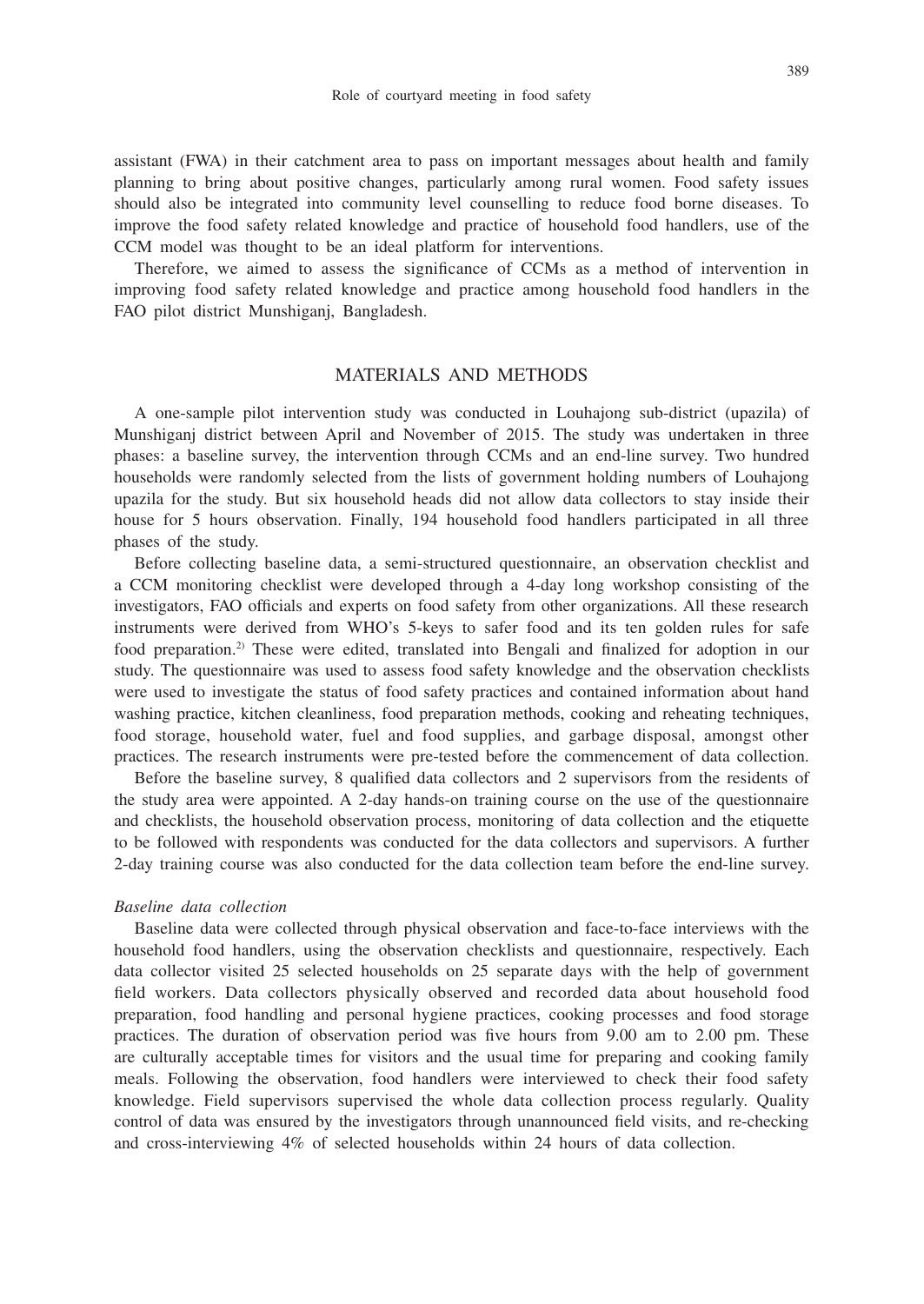### *Interventions and monitoring*

To improve the food safety related knowledge and practice of the selected household food handlers CCM was applied as the means of intervention. Before conducting CCM two orientation workshops of 1-day were arranged at study area. The study team along with FAO personnel conducted the workshops in collaboration with district and upazila level health and family planning authorities. All the government frontline workers in the upazila participated in the workshops, especially the HAs and FWAs who are usually responsible for conducting CCMs at village level to talk on different health issues. The monitoring team, consisting of 10 members who were different to data collectors, also attended the workshops.

Participants were taught, in detail, about food safety and good practices using the WHO's 5-keys to safer food and the 10 golden rules for safer food preparation. The benefits of food safety and good hygiene practices and the consequences of not following such practices were also discussed in detail at the workshop. The IEC materials were subsequently distributed among the participants. The workshop then focused on the use of the IEC materials and how to teach the community household members effectively about food safety and hygiene practices.

After the workshops, the HAs and FWAs were instructed to include the food safety messages in their regular teaching activities targeting the community women in the CCMs. The study team ensured that these new messages reached the selected food handlers in the sample households, so that the results of the invention could be evaluated by the end-line survey. The HAs and FWAs conducted CCMs at the household level. Louhajong upazila has 10 unions and in each union, 6 CCMs were conducted by the field workers. Therefore, a total of 60 CCMs were performed in the one month of the intervention in the whole upazila. Members of the monitoring team attended all 60 CCMs to ensure that the HAs and FWAs actually had discussions with the community women about food handling and hygiene practices and the risk of food-borne illness. Dissemination of five keys to safer food messages using the IEC materials was ensured by the monitoring team. The presence of the selected household food handlers in the CCMs was also confirmed. IEC materials were distributed among the participants at each CCM.

The study investigators regularly monitored the CCMs to ensure that the health workers disseminated the information and IEC materials regarding food safety and hygiene practices according to the proper procedures, as instructed during the training workshops.

### *End-line survey*

Following the one month intervention through the CCMs, the household food handlers were allowed one further month to adopt the correct food safety and hygiene practices. Then a repeat survey was undertaken to assess the household food safety practices and knowledge. This followed the same procedure as for the baseline survey, and visited the same households. The data collectors attended a refresher 2 day training course before collecting the end-line data.

#### *Data management*

Data cleaning and entry were done by the professional data management team and re-checked by the researchers. Statistical Package for Social Science (SPSS) v. 21 was used to analyze the data. Descriptive statistics were used for presentation of data. The McNemar test was used to see the differences between baseline and end-line distributions. Paired t-tests were used to compare mean scores of knowledge and practice before and after the intervention. Knowledge scores and practice scores were calculated by giving "1" for a correct answer and "0" for incorrect answer to each item. The total knowledge score and total practice score were computed for each participant. Adequate knowledge and good practices were defined as correctly answering  $\geq 60\%$ of knowledge items (24 out of 40 points) and practice items (23 out of 37 points), respectively.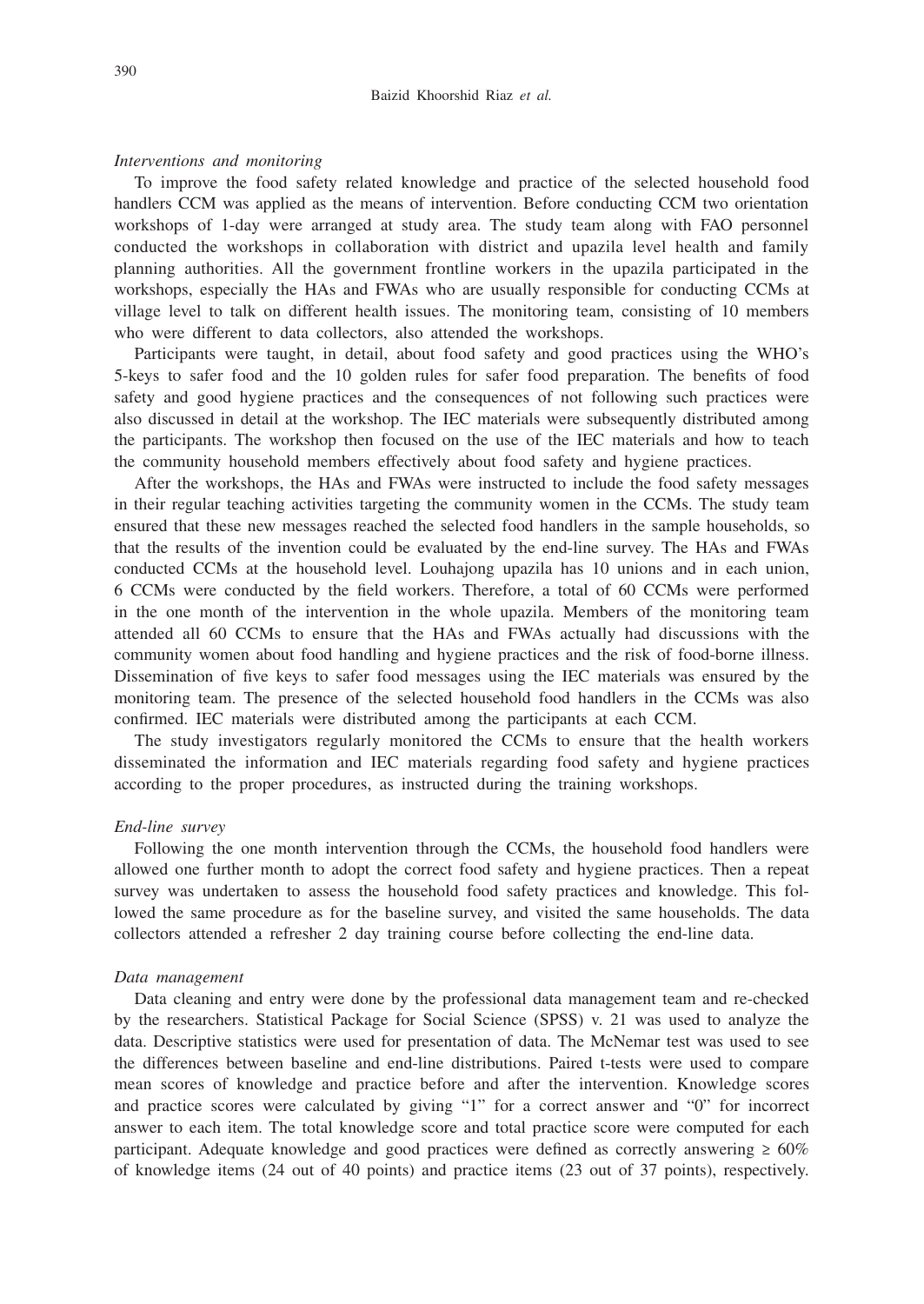A two tailed *P*-value of less than 0.05 was considered as statistically significant.

#### *Ethical consideration*

The study was approved by FAO-Bangladesh and ethical clearance was taken from the Ethical Review Committee, of the National Institute of Preventive and Social Medicine. Permission was taken from Munshiganj district and Louhajong upazila health and family planning authorities to conduct this study in their locality. All respondents gave their written consent before providing information, both in baseline and end-line surveys. They were assured that the information provided by them would be kept confidential and used only for research purposes.

## **RESULTS**

#### *Socio-economic characteristics*

A total of 194 household food handlers responded during the baseline and end-line surveys. All food handlers were females and housewives. Their mean age was  $38.8 \text{ (+12.4)}$  years and a quarter of food handlers had no education. The stated professions of the majority of household heads (40%) were business and for more than one-third (38%) of households, the monthly family income ranged from Bangladeshi Taka (BDT) 5,000 – 10,000. The socio-economic characteristics are shown in Table 1.

### *Food safety practices*

Table 2 describes the food safety practices by the respondents. Regarding WHO's first key to safer food, it was observed that after the intervention hand washing practice was significantly improved before eating, after handling meat/fish/vegetable, and after cooking (57% vs. 40%, 67% vs. 49%, and 73% vs. 62%, respectively). However, no change was observed after the intervention in hand washing practice after using the toilet (75% vs.76%). Although the practice of drying hands after washing by using clean cloths significantly improved after the intervention  $(43\%$ vs.  $35\%$ ,  $p= 0.014$ ), some bad practices, for instance drying hands using dirty cloths was also increased significantly  $(8\%$  from  $4\%$ ,  $p= 0.039$ ). Washing utensils with soap was significantly improved at the end-line assessment in comparison to the baseline  $(83\%$  from 69%, p<0.001). There were significant improvements after the intervention in the practices of 'kitchen cleanliness', 'keeping kitchen waste in a dust box' and 'discarding waste from yard' by 11%, 16% and 9%, respectively. Fig. 1 shows that hand washing with soap was increased by  $4\%$  in end-line (66%) from 62%).

Regarding the second key to safer food, it was noted in both baseline and end-line surveys that most of the food handlers kept raw fish/meat separate from vegetables and raw food from cooked and no significant change was observed after the intervention. Only 17% of food handlers used a separate knife for cutting raw meat/fish and vegetables before the intervention, however the percentage more than doubled (35%) after the intervention, and this change was statistically significant (p<0.001).

Regarding the third key, nearly all of the respondents used appropriate heat for cooking during both baseline and end-line surveys (97% and 99%, respectively). But the practice of 'proper reheating of food before re-serve' did not show an expected increase after the intervention (49% from 45%). From the point of the fourth key, most of the households preserved food in refrigerators at appropriate temperatures before and after intervention with some minor improvement noted in the end-line survey (98% from 94%).

Regarding the fifth key, it was observed from the baseline survey that 74% used tube-well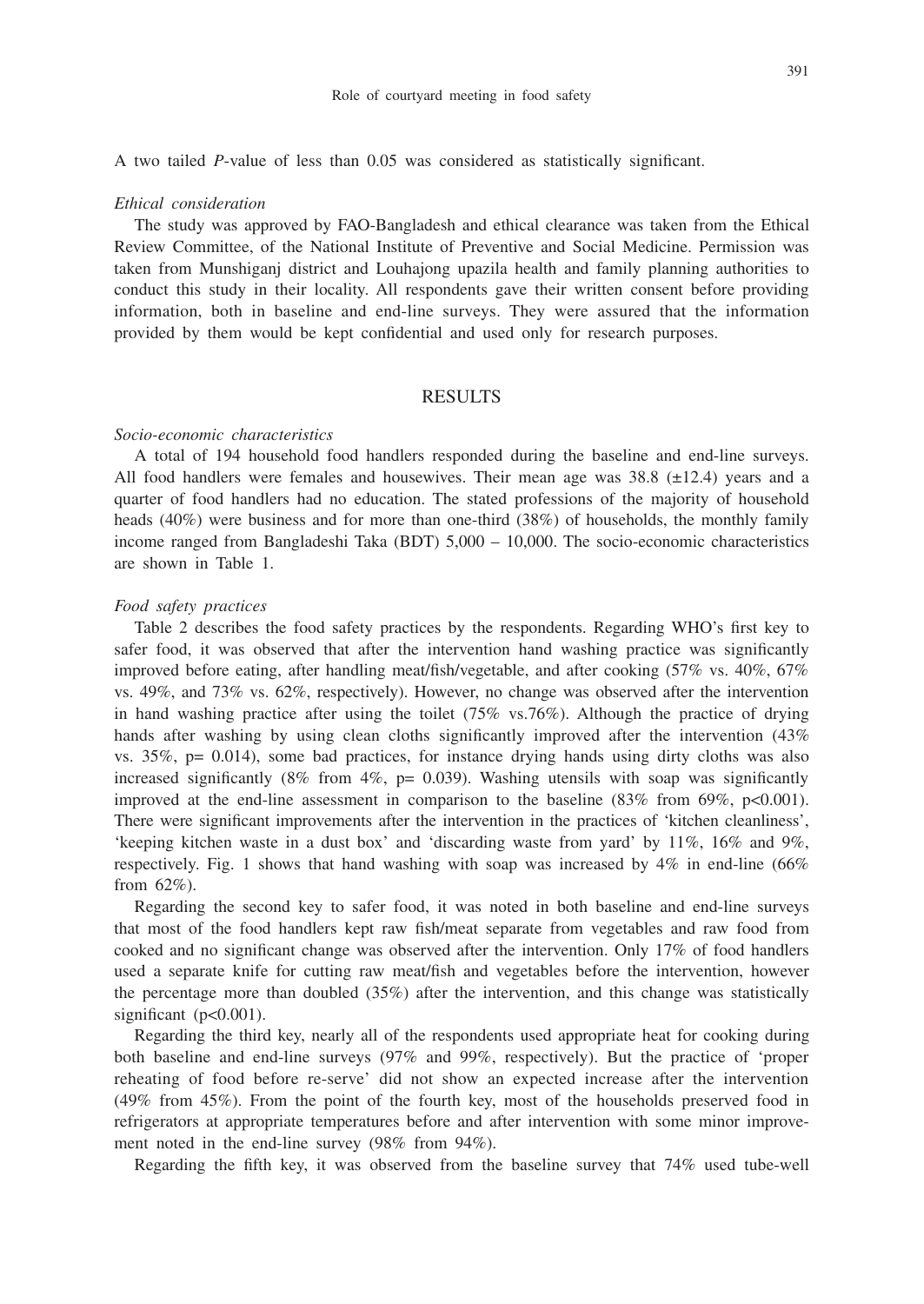| Variable                                        | Frequency<br>(n) | Percent<br>$(\%)$ | Mean $(\pm SD)$   |
|-------------------------------------------------|------------------|-------------------|-------------------|
| Age (years) of food handlers                    |                  |                   | 38.8 $(\pm 12.4)$ |
| < 30                                            | 48               | 25                |                   |
| $30 - 39$                                       | 53               | 27                |                   |
| $40 - 49$                                       | 51               | 26                |                   |
| $\geq 50$                                       | 42               | 22                |                   |
| Education of food handlers (education in year)  |                  |                   | 5.0 $(\pm 4.1)$   |
| No education (0 yr education)                   | 48               | 25                |                   |
| Primary $(1-5$ yrs education)                   | 61               | 31                |                   |
| Secondary (6-10 yrs education)                  | 73               | 38                |                   |
| Higher Sec. & above $(>10$ yrs education)       | 12               | 6                 |                   |
| Age of household head (in years)                |                  |                   | 47.9 $(\pm 14.4)$ |
| < 30                                            | 17               | 9                 |                   |
| $30 - 39$                                       | 33               | 17                |                   |
| $40 - 49$                                       | 53               | 27                |                   |
| $\geq 50$                                       | 91               | 46                |                   |
| Education of household head (education in year) |                  |                   | 5.3 $(\pm 4.4)$   |
| No education (0 yr education)                   | 53               | 27                |                   |
| Primary $(1-5$ yrs education)                   | 62               | 32                |                   |
| Secondary (6-10 yrs education)                  | 59               | 30                |                   |
| Higher Sec. $\&$ above $(>10$ yrs education)    | 20               | 10                |                   |
| Profession of household head                    |                  |                   |                   |
| Farmer                                          | 35               | 18                |                   |
| Service Holder                                  | 34               | 18                |                   |
| <b>Business</b>                                 | 77               | 40                |                   |
| Others                                          | 46               | 24                |                   |
| Monthly family income (BDT)                     |                  |                   |                   |
| < 5000                                          | 30               | 16                |                   |
| 5000-10000                                      | 74               | 38                |                   |
| 10001-15000                                     | 41               | 21                |                   |
| 15001-20000                                     | 18               | 9                 |                   |
| > 20000                                         | 31               | 16                |                   |
| Number of family members                        |                  |                   | 5.5 $(\pm 2.1)$   |

**Table 1** Socio-economic characteristics of food handlers and head of households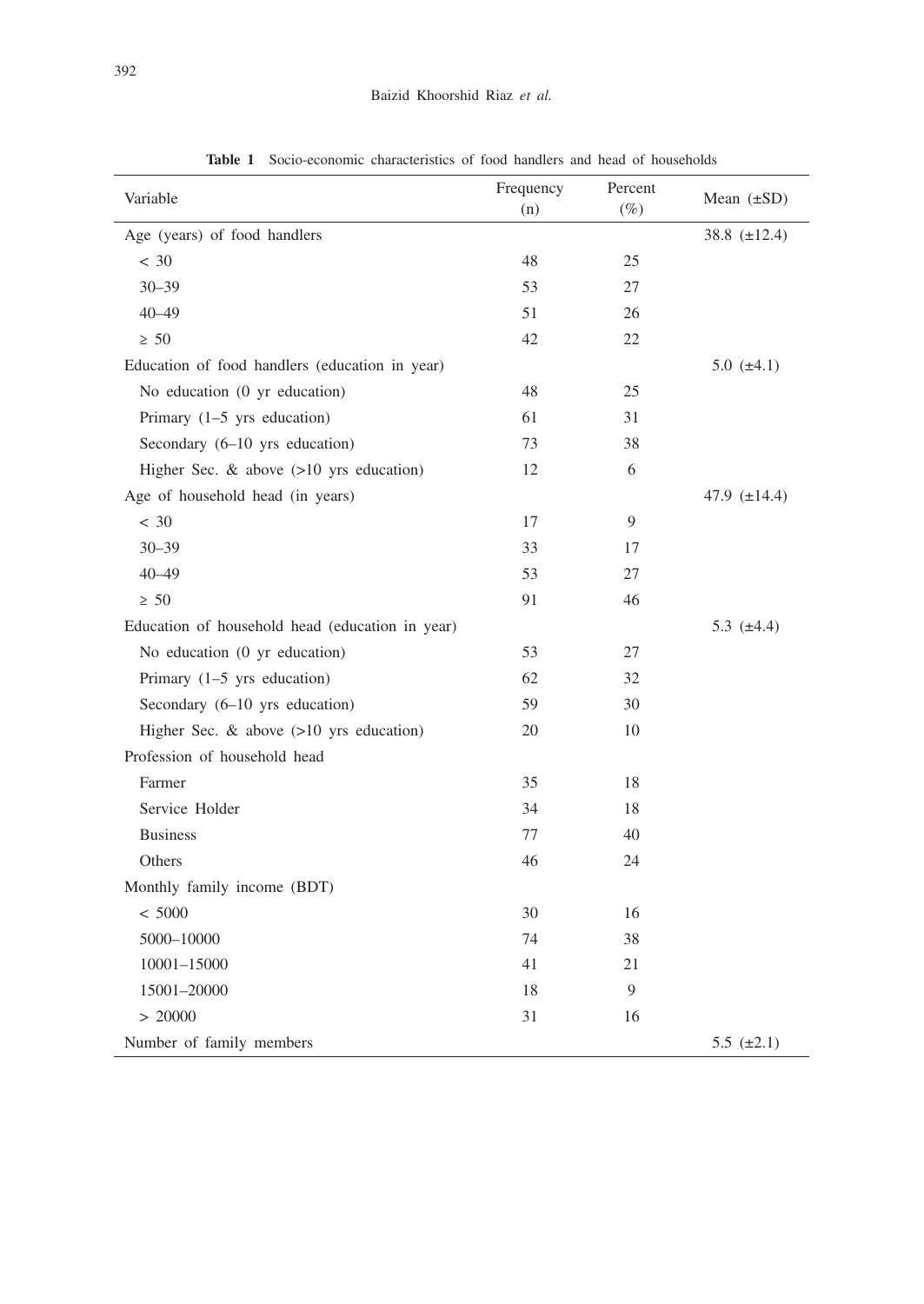# Role of courtyard meeting in food safety

| Variable                                                           | <b>Before</b><br>intervention<br>$n(\%)$ | After<br>intervention<br>$n(\%)$ | P-value |
|--------------------------------------------------------------------|------------------------------------------|----------------------------------|---------|
| Washing hands $(n=194)$                                            |                                          |                                  |         |
| Hand wash before eating                                            | 77 (40)                                  | 110 (57)                         | < 0.001 |
| After toilet use                                                   | 147 (76)                                 | 145 (75)                         | 0.868   |
| After handling meat/fish/vegetable                                 | 96 (49)                                  | 131 (67)                         | < 0.001 |
| After cooking food                                                 | 120(62)                                  | 141 (73)                         | 0.008   |
| After sneezing                                                     | 4(2)                                     | 5(3)                             | 1.000   |
| Drying hands after wash (n=194)                                    |                                          |                                  |         |
| By body clothes                                                    | 91 (47)                                  | 85 (44)                          | 0.488   |
| By clean clothes                                                   | 68 (35)                                  | 83 (43)                          | 0.014   |
| By unclean clothes                                                 | 7(4)                                     | 15(8)                            | 0.039   |
| By dried air                                                       | 21 (11)                                  | 19 (10)                          | 0.791   |
| Cleaning utensils $(n=194)$                                        |                                          |                                  |         |
| By soap and water                                                  | 134 (69)                                 | 160 (83)                         | < 0.001 |
| By flowing water                                                   | 86 (44)                                  | 93 (48)                          | 0.167   |
| By stored water                                                    | 34 (18)                                  | 25(13)                           | 0.093   |
| By pond/river water                                                | 48 (25)                                  | 36 (19)                          | 0.017   |
| Utensils dried by clean clothes                                    | 47 (24)                                  | 32 (17)                          | 0.014   |
| Cleanliness of kitchen and waste disposal                          |                                          |                                  |         |
| Clean kitchen                                                      | 122/193 (63)                             | 142/193 (74)                     | 0.002   |
| Kitchen waste kept in a dust box                                   | 94/194 (49)                              | 126/194 (65)                     | < 0.001 |
| Waste discarded from yard                                          | 139/192 (72)                             | 156/192 (81)                     | 0.001   |
| Presence of insect on food /in kitchen                             | 78/194 (40)                              | 84/194 (43)                      | 0.461   |
| Keeping raw and cooked food separate                               |                                          |                                  |         |
| Raw food and cooked food kept separate                             | 159/162 (98)                             | 160/162 (99)                     | 1.000   |
| Raw meat/fish and vegetables kept separate                         | 153/155 (99)                             | 152/155 (98)                     | 1.000   |
| Use separate knife for cutting raw meat/ fish and vegetables       | 27/164 (17)                              | 58/164 (35)                      | < 0.001 |
| Wash knife after cutting raw fish/meat/ vegetables                 | 155/161 (96)                             | 158/161 (98)                     | 0.453   |
| Use of refrigerator                                                |                                          |                                  |         |
| Keep fish/meat and vegetables separate in the refrigerator         | 124/128 (97)                             | 127/128 (99)                     | 0.250   |
| Keep raw food and cooked food in separate box                      | 126/127 (99)                             | 127/127 (100)                    | Ξ.      |
| Maintain appropriate freezing temperature (in freezer compartment) | 120/128 (94)                             | 125/128 (98)                     | 0.125   |
| Set temperature <50c (in refrigerator compartment)                 | 111/127 (87)                             | 119/127 (94)                     | 0.057   |
| Heating and reheating of food                                      |                                          |                                  |         |
| Proper heating of food                                             | 189/194 (97)                             | 193/194 (99)                     | 0.219   |
| Eating within 2 hours of preparing food                            | 132/184 (72)                             | 160/184 (87)                     | < 0.001 |
| Proper reheating of food before re-serve                           | 36/80 (45)                               | 39/80 (49)                       | 0.629   |
| Food serving and taking $(n=194)$                                  |                                          |                                  |         |
| Cleaning of spoon and dishes before meal                           | 183 (94)                                 | 186 (96)                         | 0.508   |
| Covering food to protect from insect/ flies                        | 181 (93)                                 | 187 (96)                         | 0.070   |
| Wash hands by soap before meal (each family members)               | 62(32)                                   | 101 (52)                         | < 0.001 |
| Serving food by hands                                              | 43 (22)                                  | 33 (17)                          | 0.108   |
| Presence of animals at the place of eating                         | 51 (26)                                  | 71 (37)                          | 0.002   |
| Washing raw fruits and vegetables                                  |                                          |                                  |         |
| Washing raw fruits and vegetables before eating                    | 129/161 (80)                             | 109/161 (68)                     | < 0.001 |
| Cleaning vegetables and fruits before cooking                      | 152/188 (81)                             | 166/188 (88)                     | < 0.001 |
| Washing onion/garlic/chili before cutting                          | 177/193 (92)                             | 192/193 (99)                     | < 0.001 |
| Washing vegetables and fruits by safe water                        | 160/192 (83)                             | 169/192 (88)                     | 0.049   |

**Table 2** Food safety practices by the household cook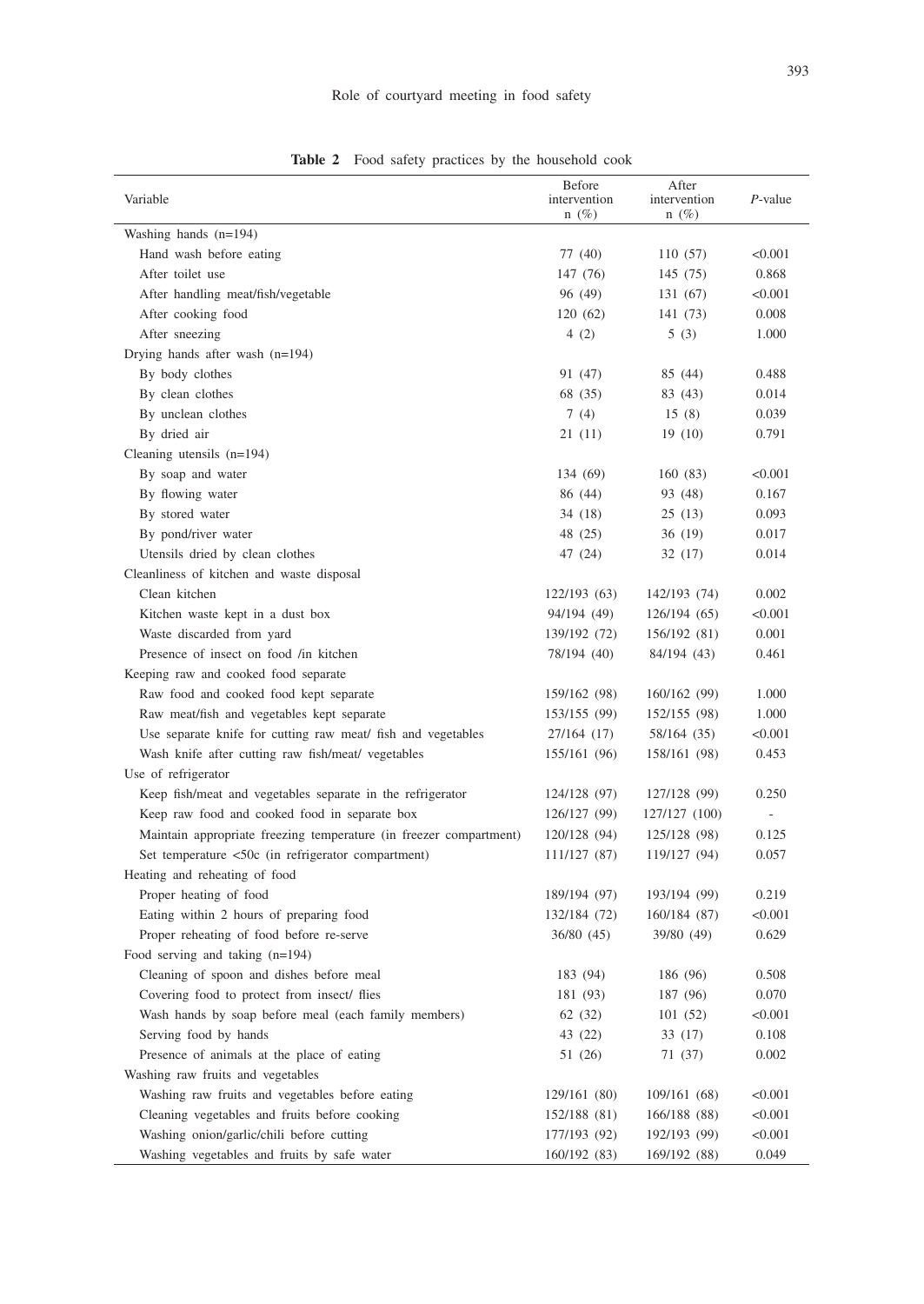

**Fig. 1** Mode of hand washing before and after intervention

water, 24% used pond water and 2% used supply water for cooking and for washing fish, meat and vegetables. Whereas, 80% used tube-well water, 18% used pond water and 2% used supply water for the same purpose after the intervention.

#### *Food safety knowledge*

Table 3 depicts the knowledge of the respondents on food safety. Most of the respondents during baseline and end-line surveys (94% and 97%, respectively) thought that polluted/unsafe food led to diarrhoea. There was a 9% increase from the baseline to the end-line surveys (77% vs. 86%) in the perception that chemically contaminated food caused damage to health. In the baseline survey, 33% respondents thought that the reasons for washing hands with soap before preparing and eating food were to eliminate pathogens and prevent diarrhea. This rate showed a significant rise to 46% after the intervention. Before the intervention, 45% thought raw food spoils cooked food, and 25% thought raw food spread pathogens to cooked food, however after the intervention there was a significant improvement in this knowledge  $(60\%$  and  $43\%$ , respectively). A significant rise was also found in the necessity of cooking food thoroughly. After the intervention more than one-third (34%) of respondents thought that cooking food thoroughly made food safer, while it was only 21% before the intervention. Our baseline data also showed that among the respondents, 78% thought washing raw vegetables and fruits with safe water cleaned raw vegetables and fruits, 22% thought it disinfects, 20% thought it dispelled chemicals whereas, in the end-line it was 77%, 30%, and 22%, respectively.

Mean scores of both knowledge and practice on food safety were increased significantly by 1.9 and 1.6, respectively after the intervention (Table 4).

About 55% of the respondents had adequate knowledge about safe food, according to the baseline survey, while after the intervention the percentage increased to 70%, which was statistically significant. The study also showed a significant increase in good practice regarding food safety from 30% at baseline to 47% after intervention (Table 5).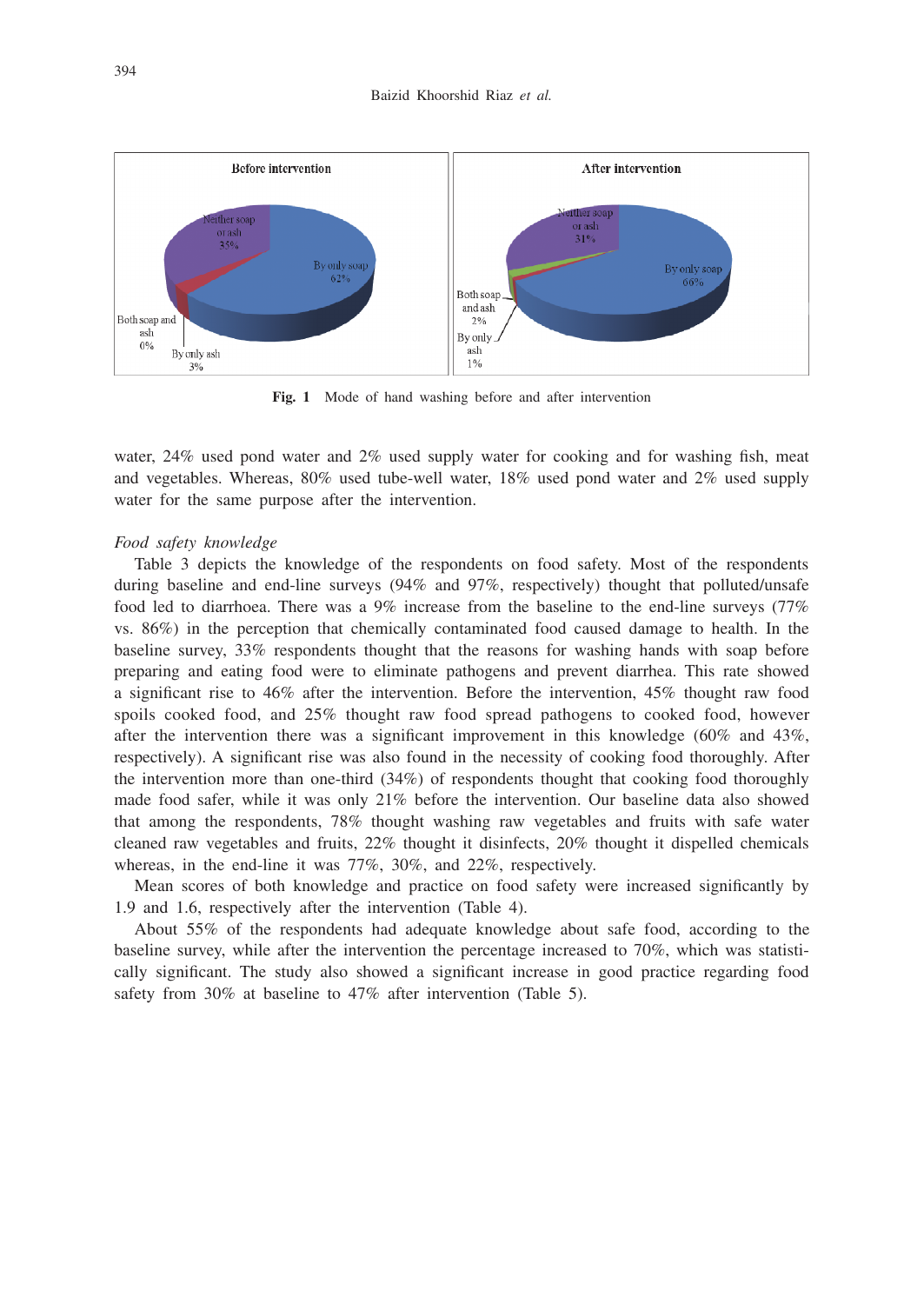| Variables                                                                              | Before<br>intervention<br>$n(\%)$ | After<br>intervention<br>$n(\%)$ | $P$ -value |
|----------------------------------------------------------------------------------------|-----------------------------------|----------------------------------|------------|
| Know about following matters                                                           |                                   |                                  |            |
| Diarrhea caused by unhygienic food                                                     | 183/194 (94)                      | 189/194 (97)                     | 0.031      |
| Unhealthy food sold at roadside hotel or Footpath                                      | 173/193 (90)                      | 183/193 (95)                     | 0.002      |
| Low quality food sold at market                                                        | 154/194 (79)                      | 174/194 (90)                     | < 0.001    |
| Arsenic contaminated water                                                             | 160/194 (83)                      | 171/194 (88)                     | 0.001      |
| Food adulteration by sellers                                                           | 153/194 (79)                      | 176/194 (91)                     | < 0.001    |
| Chemicals mixed with food                                                              | 149/194 (77)                      | 166/194 (86)                     | 0.001      |
| Formalin mixed with food                                                               | 137/192 (72)                      | 155/192 (81)                     | < 0.001    |
| Spraying insecticides on food                                                          | 132/193 (68)                      | 140/193 (73)                     | 0.185      |
| Bird/avian flu                                                                         | 107/194 (55)                      | 130/194 (67)                     | < 0.001    |
| Anthrax                                                                                | 83/193 (43)                       | 97/193 (50)                      | 0.007      |
| Reasons of hand wash with soap before preparing and eating food $(n=194)$              |                                   |                                  |            |
| Clean hands                                                                            | 144 (74)                          | 147 (76)                         | 0.711      |
| Eliminate pathogens and prevent diarrhea                                               | 65(33)                            | 90 (46)                          | < 0.001    |
| Only remove dirt                                                                       | 43 (22)                           | 34 (18)                          | 0.122      |
| Purpose of separating cooked food from uncooked raw food $(n=194)$                     |                                   |                                  |            |
| Raw food spoils cooked food if kept together                                           | 88 (45)                           | 116 (60)                         | < 0.001    |
| Pathogen spreads from uncooked to cooked food                                          | 48 (25)                           | 83 (43)                          | < 0.001    |
| Why food should be cooked properly                                                     |                                   |                                  |            |
| Becomes tasty and delicious                                                            | 121/194 (62)                      | 117/194 (60)                     | 0.618      |
| Becomes safe                                                                           | 40/194 (21)                       | 65/189 (34)                      | 0.002      |
| Kills pathogens and prevent diarrhea                                                   | 26/194 (13)                       | 52/194 (27)                      | < 0.001    |
| Family likes to eat warm food                                                          | 19/194 (10)                       | 15/194(8)                        | 0.523      |
| Why fruits/vegetables should be washed with safe water before cutting/eating $(n=194)$ |                                   |                                  |            |
| Remove dirt and becomes clean                                                          | 152 (78)                          | 150 (77)                         | 0.851      |
| Kills pathogen                                                                         | 42 (22)                           | 58 (30)                          | 0.011      |
| Can help to remove chemicals                                                           | 38 (20)                           | 42 (22)                          | 0.503      |
| Symptoms for waterborne diseases (n=194)                                               |                                   |                                  |            |
| Diarrhea                                                                               | 129 (67)                          | 129(67)                          | 1.000      |
| Abdominal pain                                                                         | 88 (44)                           | 71 (37)                          | 0.019      |
| Burning                                                                                | 22(11)                            | 42 (22)                          | 0.001      |
| Vomiting                                                                               | 39 (20)                           | 44 (23)                          | 0.405      |
| Anorexia                                                                               | 30(16)                            | 19(10)                           | 0.035      |
| Headache/fever                                                                         | 7(4)                              | 8(4)                             | 1.000      |

**Table 3** Knowledge regarding food safety

|  | <b>Table 4</b> Mean of knowledge and practices on food safety |  |  |  |
|--|---------------------------------------------------------------|--|--|--|

| Mean knowledge and practice | Before intervention<br>Mean $(\pm SD)$ | After intervention<br>Mean $(\pm SD)$ | Mean difference | $P$ -value |
|-----------------------------|----------------------------------------|---------------------------------------|-----------------|------------|
| Mean knowledge              | 23.7(5.7)                              | 25.6(5.3)                             | 1.9             | < 0.001    |
| Mean practice               | 20.5(3.4)                              | 22.1(3.9)                             | l.6             | < 0.001    |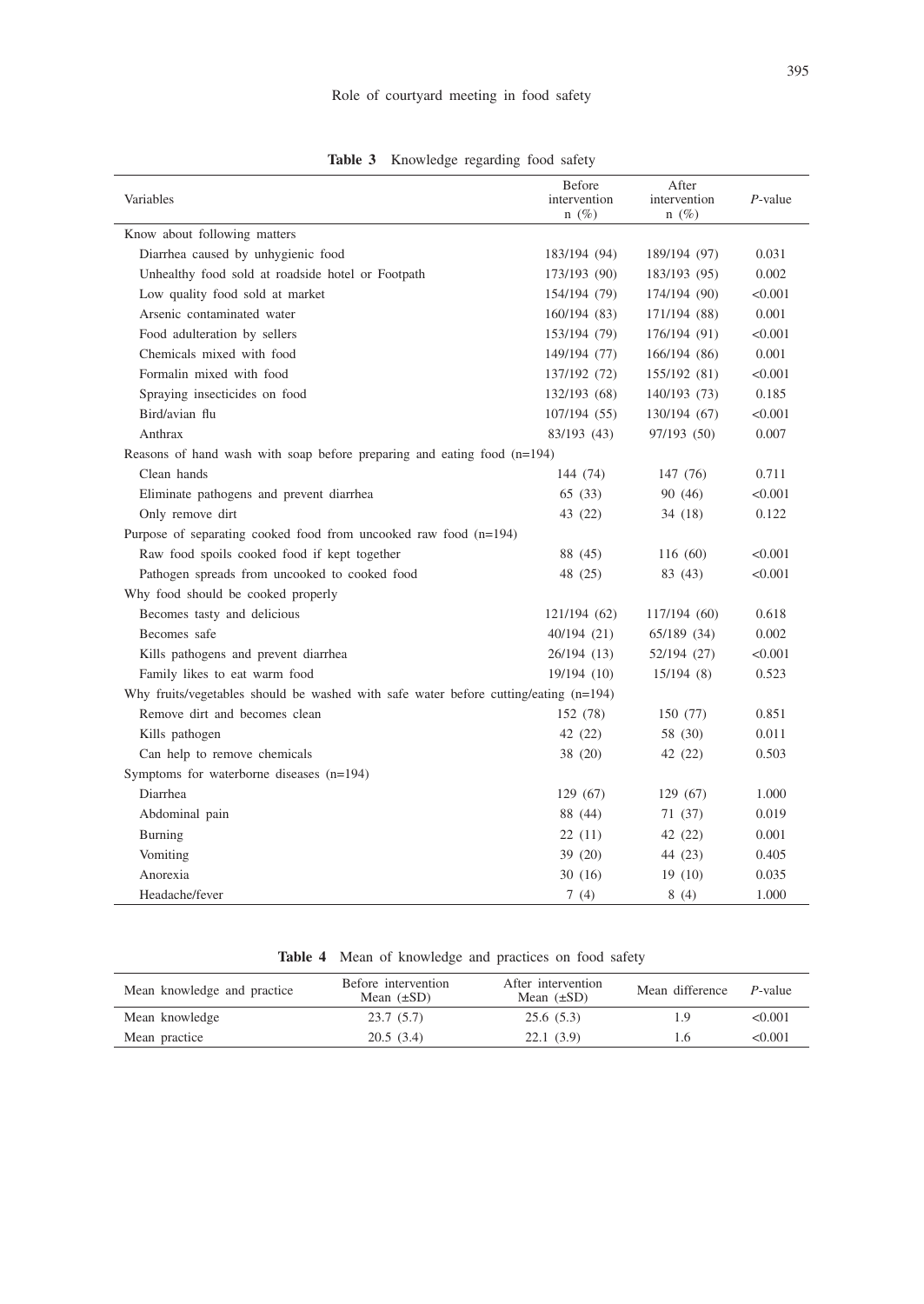| Variables            | Before intervention<br>$n(\%)$ | After intervention<br>$n(\%)$ | $P$ -value |
|----------------------|--------------------------------|-------------------------------|------------|
| Knowledge            |                                |                               |            |
| Adequate knowledge   | 107(55)                        | 135 (70)                      | < 0.001    |
| Inadequate knowledge | 87 (45)                        | 59 (30)                       |            |
| Practice             |                                |                               |            |
| Good practice        | 59 (30)                        | 91 (47)                       | < 0.001    |
| Poor practice        | 135 (70)                       | 103(53)                       |            |

**Table 5** Distribution of knowledge and practice among food handlers on food safety

Adequate knowledge and good practices were defined as correctly answering  $\geq 60\%$  of knowledge items (scoring 24 out of 40 points) and practice items (scoring 23 out of 37 points), respectively.

## DISCUSSION

Many health programs in Bangladesh, for instance the expanded program on immunization, have been running successfully with the use of CCMs as the means of intervention. The current study has justified the use of CCMs as the modality for educating rural household food handlers on food safety practices and knowledge by the existing government health and family planning field workers. In Louhajang upazila, both food safety knowledge and practices among household food handlers showed statistically significant improvements after the intervention.

The mean knowledge and practice scores among studied food handlers on food safety were found to increase significantly after the intervention by 1.9 and 1.6, respectively. The number of respondents with adequate knowledge showed a significant increase of 15% after the intervention and respondents demonstrating good practices also increased significantly by 17%. This finding is similar to the studies in Malaysia,  $6,12,13$  where health education and training on food safety were used as the intervention. We found improved food safety practices after intervention through CCM. It was shown that  $41\%$  food handlers had good practices after the intervention as against 30% before the intervention and that this increment was statistically significant, which was congruent with a quasi experimental study conducted in Nigeria where good practices were found 98.5% after two training sessions consisting of lectures and practical demonstrations on proper food safety practices based on WHO's five keys to safer food against 51.5% before training.15) It was also demonstrated same findings in Malaysian studies, <sup>6,12,13)</sup> Iran<sup>15)</sup> and Turkey.<sup>16)</sup> The mean practice score increased from  $20.5\pm3.4$  to  $22.1\pm3.9$ , which was similar to the trend found in the studies conducted in Nigeria (32.7±3.2 to  $44.5\pm3.8$ ) and Iran (43.9±7.6 to  $46.1\pm8.0$ ).<sup>14,15)</sup> This increase might be due to clear, concise and pictorial messages about food safety in the IEC materials, which were used in the CCMs. However, a study conducted in Korea<sup>17</sup> could not find significant improvement after interventions on food safety through training. It was postulated that the training provided was too short (30 minutes) and not goal oriented.

It is well established that hands can transmit diseases.18) Our study documented that hand washing with soap increased only by 4% after the intervention using the CCM. This small improvement was most probably because of a single exposure to a CCM. Our monitoring team reported that some CCMs were not organized according to micro-planning of health workers. This might be due to increase in their field of works and inadequate supervision.

Hand washing before preparing food and before eating, and washing utensils with soap were significantly improved at end-line in comparison to baseline  $(57\% \text{ vs. } 40\%, 52\% \text{ vs. } 32\% \text{ and } 11\%)$ 83% vs. 69%, respectively), which is consistent with the trend found in Nigeria<sup>14)</sup> where hand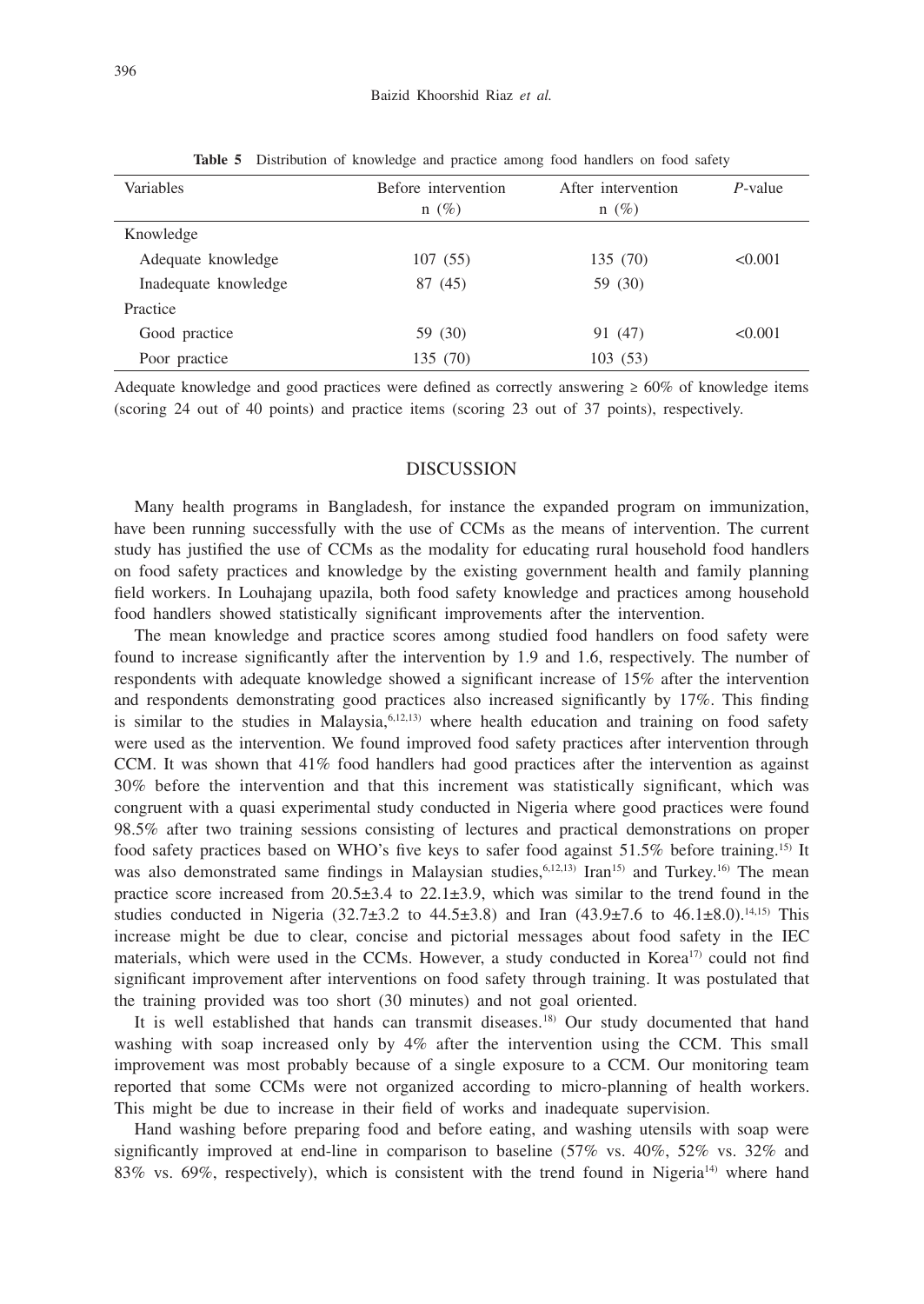washing in different situation was improved at post intervention.

With food safety knowledge after intervention, we found that the mean knowledge score on food safety was significantly improved by 1.9 than that of before intervention, which is in line with the Iranian study where the mean knowledge increased by 3.2 scores after intervention.<sup>15)</sup> Although the similar trend with us the study conducted in Korea showed a significant increase with a high score (17.3) in the knowledge of the intervention group.<sup>17)</sup> Several other studies<sup>19,20)</sup> reported the considerable increase of knowledge after training on food safety. On the other hand, other studies observed that there was no or insignificant change in knowledge score after training on food safety.21-23)

Health education through CCMs played an important role in improving knowledge. Although the intervention time was only one month and each food preparer only received the intervention once, the overall improvement in food safety knowledge and practices found statistically significant. There are several other studies that have justified the need for educating consumers on proper food handling.17,24)

Our study should be read with some limitations. It was a one-sample intervention study without a homogenous control group. In addition, some food safety practices, such as hand washing with soap after using toilet, after blowing nose were not always possible to verify physically or those events happened before or after the specific time period that the data collectors observed. However, the strength of our study included use of separate teams for data collection and for monitoring CCM, which might help avert information bias.

In conclusion, improvements were observed in food safety knowledge and practices among the food handlers. The role of CCM was found positive in improving household food safety knowledge and practices. Therefore it is strongly recommended that this food safety education in rural communities should be continued through CCM. Alternatively, the government could appoint new health workers under the Ministry of Health and Family Welfare to conduct this education.

## ACKNOWLEDGEMENTS

We express our heartiest gratitude to Louhajong upazila health and family planning authorities for their kind cooperation. We are also thankful to Food Safety Programme of FAO-UN for financial support to this project.

# COMPETING INTERESTS

The authors declare that they have no competing interests.

# REFERENCES

- 1) Havelaar AH, Cawthorne A, Angulo F, Bellinger D, Corrigan T, Cravioto A, *et al.* WHO Initiative to Estimate the Global Burden of Foodborne Diseases. *The Lancet*, 2013; 381: S59.
- 2) World Health Organization, *Five keys to safer food manual. Department of Food Safety, Zoonoses and Foodborne Diseases*. 2006, World Health Organization: Geneva.
- 3) Nigusse D, Kumie A. Food hygiene practices and prevalence of intestinal parasites among food handlers working in Mekelle university student's cafeteria, Mekelle. *Global Adv Res J Soc Sci*, 2012; 1: 65–71.
- 4) BaŞ M, Şafak Ersun A, Kıvanç G. The evaluation of food hygiene knowledge, attitudes, and practices of food handlers' in food businesses in Turkey. *Food Control*, 2006; 17: 317–322.
- 5) Kibret M, Abera B. The sanitary conditions of food service establishments and food safety knowledge and